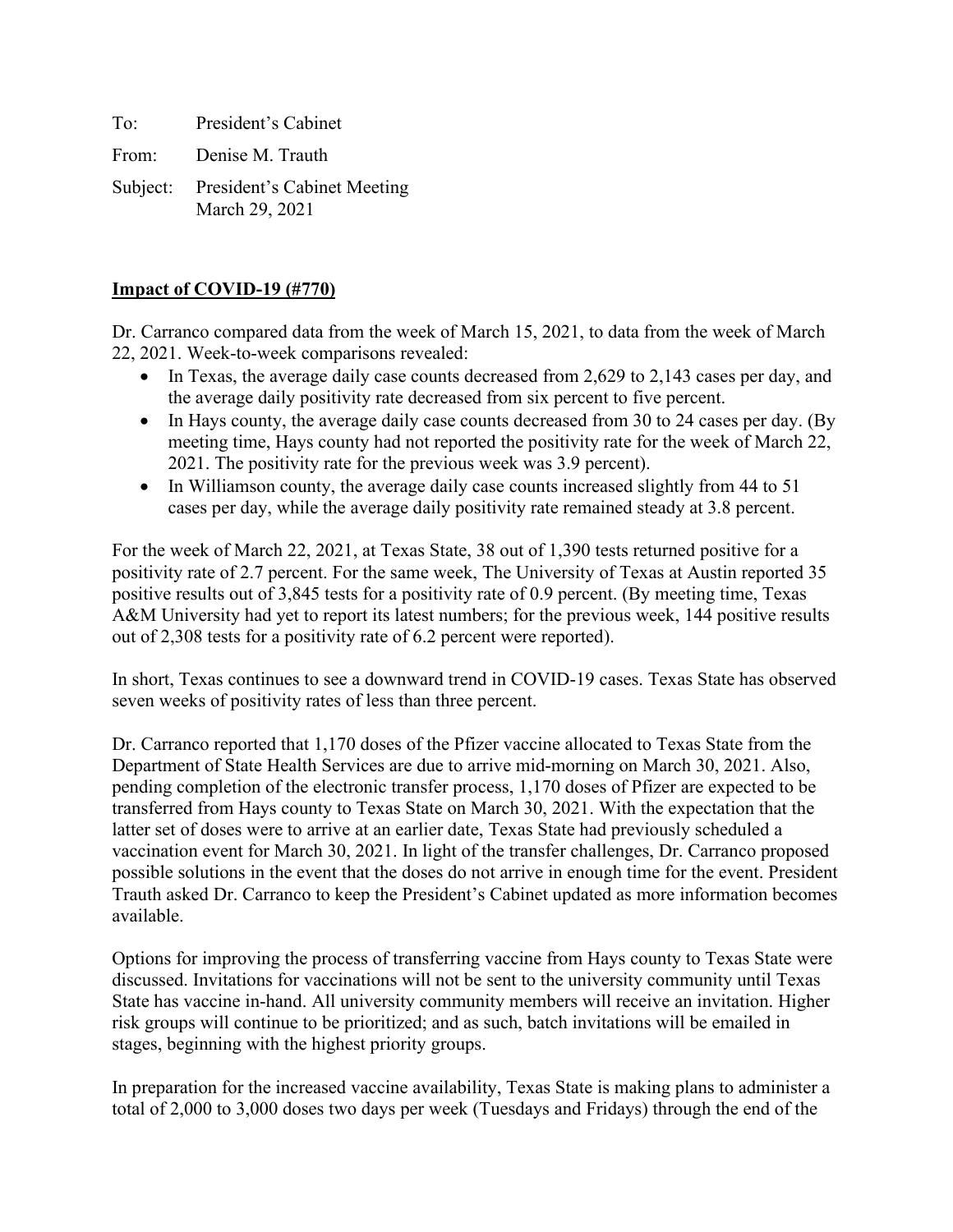spring 2021 semester. During the summer months, vaccinations will be administered one day per week. Two recommendations from Cabinet members will be explored: to offer vaccine appointments through the Student Health Center, and to provide the Johnson & Johnson vaccine during New Student Orientation.

For overnight camps, the safety protocol described above should be followed, and upon check-in, attendees must show evidence of being fully vaccinated or show results of a negative PCR test obtained within three days (72 hours) of the start of the overnight camp. As the summer progresses and more people become vaccinated, the testing protocol for overnight camps may change.

## **Inclusion and Diversity (#747)**

Dr. Silva and guests Dr. Gloria Martinez and Dr. Scott Bowman, co-chairs of the Texas State University Naming Task Force, discussed the Task Force's charge and presented its recommendations. The Task Force was asked to establish an inclusive process through which our university community can engage in the renaming of two residence halls -- Angelina and San Gabriel located on the San Marcos Campus -- and the naming of two unnamed streets on the Round Rock Campus after distinguished members of the Texas State University family who are from the Black and Hispanic/Latinx communities. President Trauth asked Cabinet members to review the recommendations and to be prepared to deliberate at the next Cabinet meeting.

## **President's Update (#556)**

President Trauth discussed the Southern Association of Colleges and Schools Commission on Colleges (SACSCOC) on-site review schedule for the week of March 29, 2021, and expressed her sincere appreciation for the work of the SACSCOC reaffirmation teams.

## **Significant Issues (#01)**

Mr. Algoe discussed the Tuition Revenue Bond requests submitted to the Texas State Legislature.

Dr. Hernandez discussed revising UPPS 07.04.03, Solicitation on Campus, to allow 503c organizations the opportunity to solicit donations during tabling events on the quad. Dr. Hernandez discussed granting an exception, on a case-by-case basis, to a non-Texas State entity, allowing them to solicit donations in the quad. This exception is in-line with The Texas State University System Rules & Regulations Chapter VII. General Provisions for Campus Activities. Student Involvement will review UPPS 07.04.03, Solicitation on Campus, to determine if adjustments to the policy are needed accordingly.

Dr. Hernandez announced that Student Involvement is reviewing proposals submitted by chartered and registered student organizations to hold in-person events. It appears that the proposal to hold Bobcat Build will be approved for spring 2021.